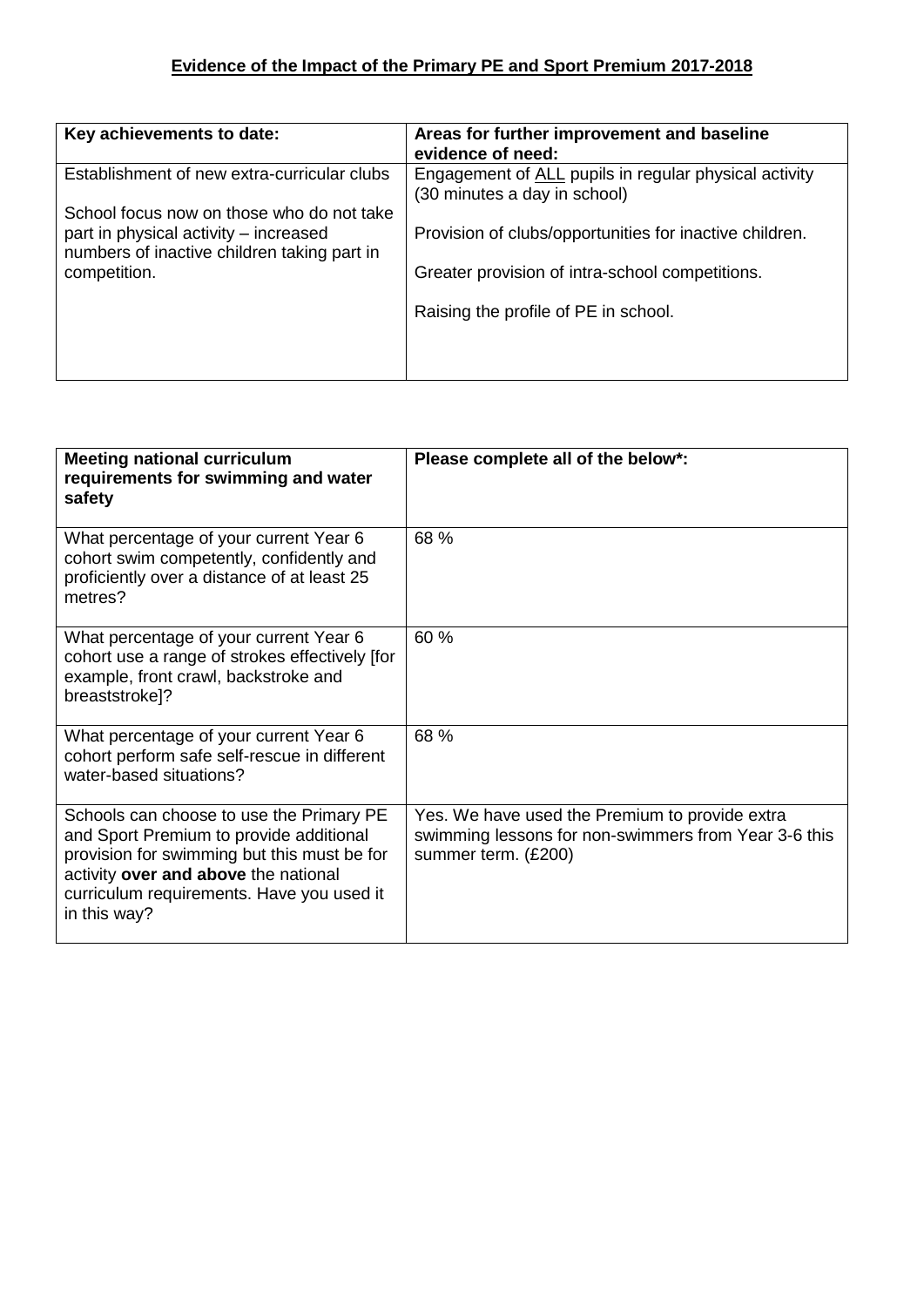## **Action Plan and Budget Tracking**

Capture your intended annual spend against the 5 key indicators. Clarify the success criteria and evidence of impact that you intend to measure to evaluate for students today and for the future.

| <b>Academic Year</b><br>2017-18                                                                                                                         | <b>Total Fund</b><br><b>Allocated</b><br>£18,620                                                                                                                                                                                                                                   | <b>Date Amended</b><br>16/07/18                                                                  |                                                                                                                                                                                                                                             |                                                                                                                                              |
|---------------------------------------------------------------------------------------------------------------------------------------------------------|------------------------------------------------------------------------------------------------------------------------------------------------------------------------------------------------------------------------------------------------------------------------------------|--------------------------------------------------------------------------------------------------|---------------------------------------------------------------------------------------------------------------------------------------------------------------------------------------------------------------------------------------------|----------------------------------------------------------------------------------------------------------------------------------------------|
| Key indicator 1: The engagement of all pupils in regular physical activity -<br>Chief Medical Officer guidelines recommend that primary school children |                                                                                                                                                                                                                                                                                    |                                                                                                  |                                                                                                                                                                                                                                             | Percentage of<br>total allocation                                                                                                            |
| undertake at least 30 minutes of physical activity a day in school                                                                                      |                                                                                                                                                                                                                                                                                    |                                                                                                  |                                                                                                                                                                                                                                             | 44%                                                                                                                                          |
|                                                                                                                                                         |                                                                                                                                                                                                                                                                                    |                                                                                                  |                                                                                                                                                                                                                                             |                                                                                                                                              |
| School focus with<br>clarity on intended<br>impact on pupils:                                                                                           | Actions to<br>achieve:                                                                                                                                                                                                                                                             | Funding<br>allocated:                                                                            | Evidence and impact                                                                                                                                                                                                                         | Sustainability and<br>suggested next<br>steps:                                                                                               |
| Install an outdoor<br>gym as part of a<br>more active<br>playground.                                                                                    | Research<br>options & visit<br>schools with<br>outdoor gyms<br>installed.<br>Discuss with<br>school council<br>& staff & obtain<br>quotes.<br>Outdoor gym to<br>be installed in<br>May half term<br>2018.<br>Timetable for<br>class usage to<br>be drawn up<br>for summer<br>term. | £8200                                                                                            | All classes to have their<br>own weekly timetabled<br>session to use the<br>outdoor gym. Gym to be<br>used for warm ups and<br>cool downs in lessons.<br>PYAs to trial using gym<br>for groups of target<br>children in the summer<br>term. | Outdoor gym a<br>permanent fixture<br>and an important<br>addition to make<br>our playground<br>more active for<br>the future.               |
| Introduce the daily<br>mile.                                                                                                                            | Identify course<br>for the daily<br>mile.<br><b>Classes across</b><br>the school to<br>trial.<br>Staff meeting<br>to discuss<br>impact (May<br>2018)                                                                                                                               | Future spend<br>to be<br>discussed at<br>staff PE<br>meeting e.g.<br>permanent<br>running track. | ALL pupils involved in 15<br>minutes of additional<br>activity every day from<br>Sept 2018 following<br>summer term trial.                                                                                                                  | Staff discussion<br>in the summer<br>term about the<br>daily mile<br>becoming<br>embedded in the<br>school day from<br>September<br>onwards. |
| Explore other<br>initiatives to<br>engage all pupils<br>in regular physical<br>activity.                                                                | Research and<br>cost Skip2Bfit<br>for 2018/19<br>academic year.<br><b>Discuss</b><br>options with<br>staff.                                                                                                                                                                        | Funding<br>2018/19                                                                               | TBC 2018-19                                                                                                                                                                                                                                 |                                                                                                                                              |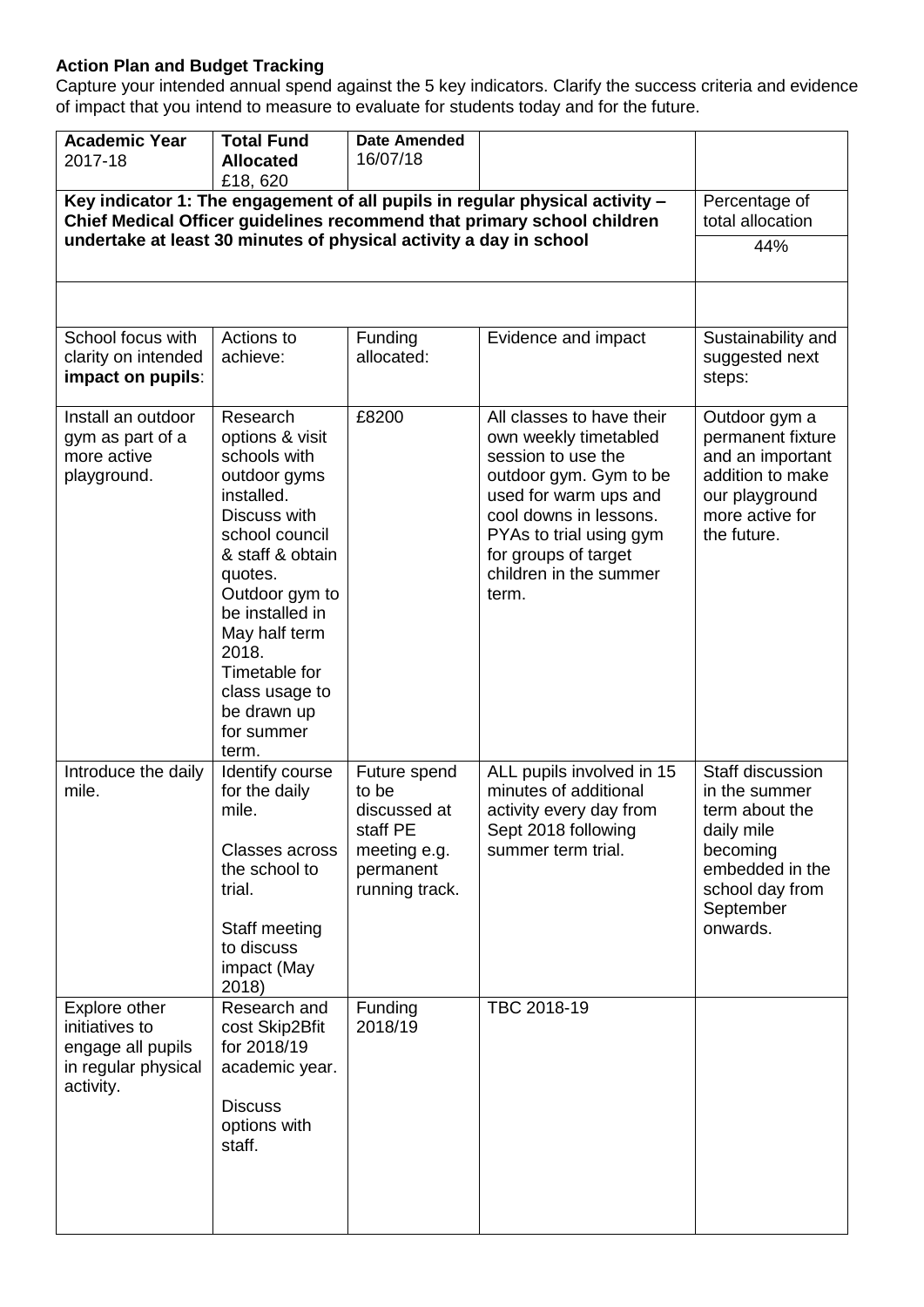| Key indicator 2: The profile of PE and sport being raised across the school<br>as a tool for whole school improvement                                                                                         | Percentage of<br>total allocation                                                                                                 |                                                  |                                                                                                                                                                                                                                                                                                                               |                                                                                                                                                                                  |
|---------------------------------------------------------------------------------------------------------------------------------------------------------------------------------------------------------------|-----------------------------------------------------------------------------------------------------------------------------------|--------------------------------------------------|-------------------------------------------------------------------------------------------------------------------------------------------------------------------------------------------------------------------------------------------------------------------------------------------------------------------------------|----------------------------------------------------------------------------------------------------------------------------------------------------------------------------------|
|                                                                                                                                                                                                               | 0%                                                                                                                                |                                                  |                                                                                                                                                                                                                                                                                                                               |                                                                                                                                                                                  |
| School focus with<br>clarity on intended<br>impact on pupils:                                                                                                                                                 | Actions to<br>achieve:                                                                                                            | Funding<br>allocated:                            | Evidence and impact                                                                                                                                                                                                                                                                                                           | Sustainability and<br>suggested next<br>steps:                                                                                                                                   |
| Weekly match<br>reports written by<br>PE Ambassadors<br>and children who<br>have taken part in<br>competitions so<br>that the whole-<br>school community<br>is aware of the<br>importance of PE<br>and Sport. | Match reports<br>written and<br>published in<br>weekly<br>newsletter to<br>parents.<br>Achievements<br>celebrated in<br>assembly. | £0                                               | Notice boards are full of<br>information about<br>matches/clubs/results and<br>pupils are keen to get<br>involved.                                                                                                                                                                                                            | All staff have<br>seen the benefits<br>of the raised<br>profile of PE and<br>Sport.<br>Explore with staff<br>the possibility of a<br><b>PE Celebration</b><br>assembly.          |
| Use of PE<br>noticeboard to<br>inspire children to<br>get participate in<br>PE and Sport.                                                                                                                     | TAs involved in<br>updating of PE<br>board.                                                                                       |                                                  |                                                                                                                                                                                                                                                                                                                               |                                                                                                                                                                                  |
| Role models -<br>use of PE<br>Ambassadors to<br>act as role models<br>for younger<br>children.                                                                                                                | <b>PE</b><br>Ambassadors<br>to run<br>lunchtime<br>activities for<br><b>KS1.</b>                                                  | Cost as part of<br>SLA cost (see<br>indicator 5) | 64% of KS1 children took<br>part in a lunchtime activity<br>run by PYAs<br><b>WIDER IMPACT AS A</b><br><b>RESULT OF ABOVE</b><br>Pupils are very proud to<br>be involved in the writing<br>of match<br>reports/assemblies/photos<br>on noticeboards which is<br>impacting on confidence<br>and enthusiasm in PE<br>and Sport. | Profile of PE and<br>Sport raised in<br>KS1. Young<br>Ambassadors<br>able to spread<br>the message<br>about the<br>importance of<br>physical activity<br>to younger<br>children. |
| Key indicator 3: Increased confidence, knowledge and skills of all staff in<br>teaching PE and sport                                                                                                          | Percentage of<br>total allocation                                                                                                 |                                                  |                                                                                                                                                                                                                                                                                                                               |                                                                                                                                                                                  |
|                                                                                                                                                                                                               |                                                                                                                                   |                                                  |                                                                                                                                                                                                                                                                                                                               | 11%                                                                                                                                                                              |
| School focus with<br>clarity on intended<br>impact on pupils:                                                                                                                                                 | Actions to<br>achieve:                                                                                                            | Funding<br>allocated:                            | Evidence and impact                                                                                                                                                                                                                                                                                                           | Sustainability and<br>suggested next<br>steps:                                                                                                                                   |
| In order to<br>improve progress<br>and achievement<br>of all pupils, the<br>focus is on up-<br>skilling the staff.                                                                                            | Ensure all staff<br>are enrolled.<br>Establish dates<br>when cover is<br>required and                                             | Staff training -<br>£170                         | Increased subject<br>knowledge for TA led to<br>her involvement in<br>establishing a new School<br>Hockey Club and running<br>intra-school Hockey                                                                                                                                                                             | Whilst the funding<br>continues,<br>Teachers and<br>TAs will have the<br>ability to attend<br><b>CPD</b> courses                                                                 |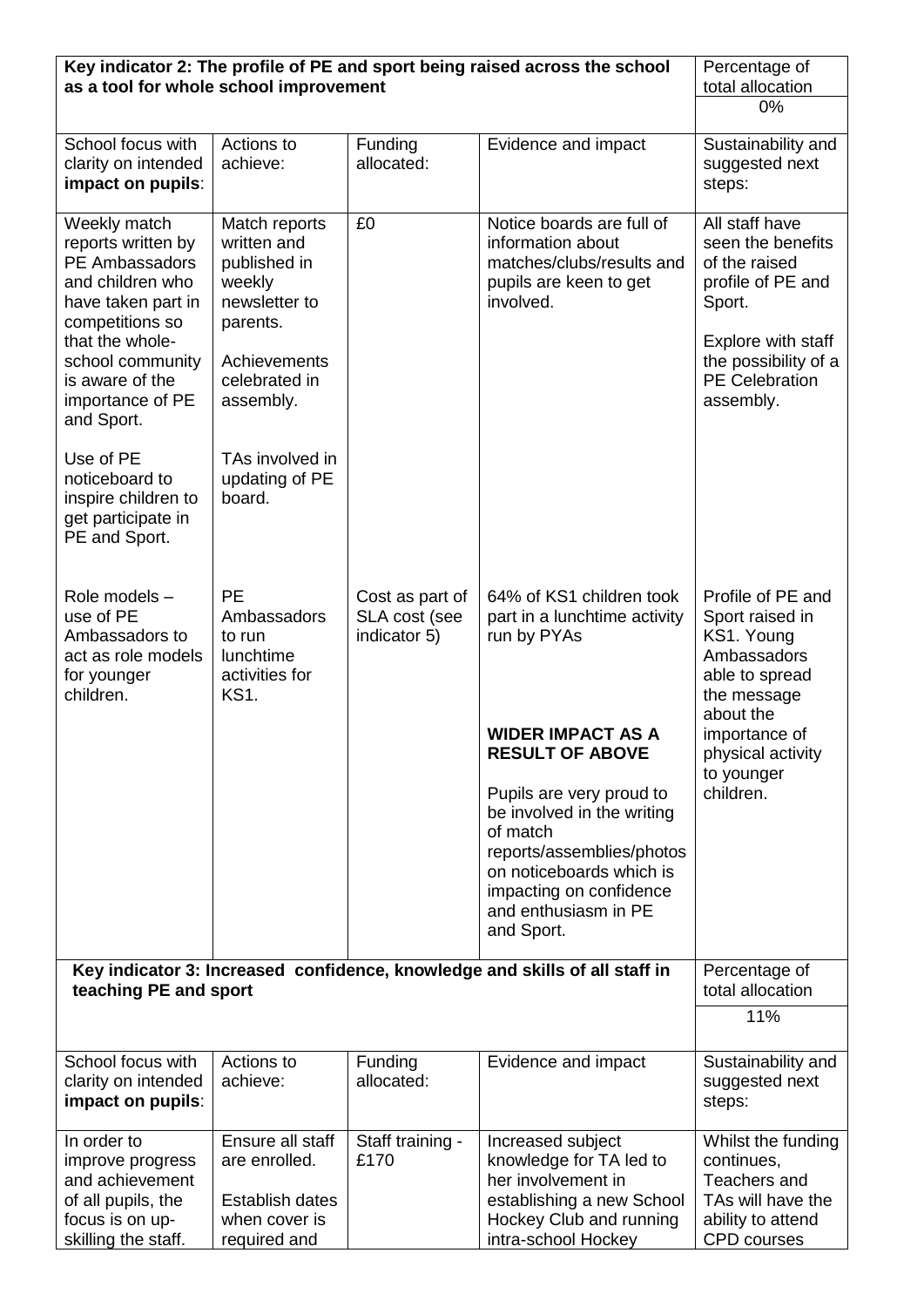| The following staff<br>will undertake<br>these courses<br>during the<br>academic year:                                                                                                                                                                                                             | appoint cover<br>staff.                                |                                                           | tournaments - involving<br>ALL children in KS2.                                                                                                                                                                                                                                                                               | which will up-<br>level their PE<br>skills and provide<br>further PE and<br>Sport<br>opportunities                                                                                           |
|----------------------------------------------------------------------------------------------------------------------------------------------------------------------------------------------------------------------------------------------------------------------------------------------------|--------------------------------------------------------|-----------------------------------------------------------|-------------------------------------------------------------------------------------------------------------------------------------------------------------------------------------------------------------------------------------------------------------------------------------------------------------------------------|----------------------------------------------------------------------------------------------------------------------------------------------------------------------------------------------|
| -One TA attended<br>the Primary<br>Teachers' Hockey<br>Course<br>-Two Teachers<br>attended the<br><b>Primary Yoga</b><br>Course<br>-One Teacher<br>attended the Get<br><b>Active Berkshire</b><br><b>PE Conference</b><br>-All Junior<br>Teachers to have<br>a six week block<br>of class coaching |                                                        |                                                           | Increased confidence and<br>better subject knowledge,<br>enabling the Subject<br>Leader to lead<br>professional learning for<br>all staff.<br>All Junior Teachers have<br>increased subject<br>knowledge of hockey and<br>have overseen coaching<br>of their classes for the<br>Lower Junior and Upper<br>Junior Tournaments. | within School.<br>This will lead to<br>sustainability as<br>all staff will be<br>supported to feel<br>confident to<br>deliver PE and<br>Sport, both within<br>and outside the<br>curriculum. |
| with a Hockey<br><b>Specialist</b>                                                                                                                                                                                                                                                                 |                                                        |                                                           |                                                                                                                                                                                                                                                                                                                               |                                                                                                                                                                                              |
| -Two Teachers to<br>receive a six week<br>block of<br>curriculum Dance<br>with a Dance<br>Specialist.                                                                                                                                                                                              |                                                        | Dance<br>Specialist-<br>see funding in<br>Key Indicator 5 |                                                                                                                                                                                                                                                                                                                               |                                                                                                                                                                                              |
| -Two Teachers<br>received<br>Specialist Dance<br>Coaching for<br>participation in the<br><b>Dance Festival</b>                                                                                                                                                                                     |                                                        |                                                           |                                                                                                                                                                                                                                                                                                                               |                                                                                                                                                                                              |
|                                                                                                                                                                                                                                                                                                    |                                                        | £1811.69                                                  |                                                                                                                                                                                                                                                                                                                               |                                                                                                                                                                                              |
| <b>EYFS PE Trolley</b>                                                                                                                                                                                                                                                                             | Research<br>equipment<br>needed & liase<br>with staff. |                                                           | 100% EYFS children take<br>part in weekly indoor Real<br>PE and indoor tennis.                                                                                                                                                                                                                                                | The huge range<br>of equipment now<br>available,<br>particularly for<br>Real PE, will                                                                                                        |
|                                                                                                                                                                                                                                                                                                    |                                                        |                                                           | <b>WIDER IMPACT AS A</b><br><b>RESULT OF THE</b><br><b>ABOVE</b>                                                                                                                                                                                                                                                              | greatly enhance<br>PE lessons now<br>and in the future.                                                                                                                                      |
|                                                                                                                                                                                                                                                                                                    |                                                        |                                                           | Pupils really enjoy PE and<br>sport and benefit greatly<br>from the involvement of<br>specialist coaches and<br>the resulting opportunities<br>to compete and perform.                                                                                                                                                        |                                                                                                                                                                                              |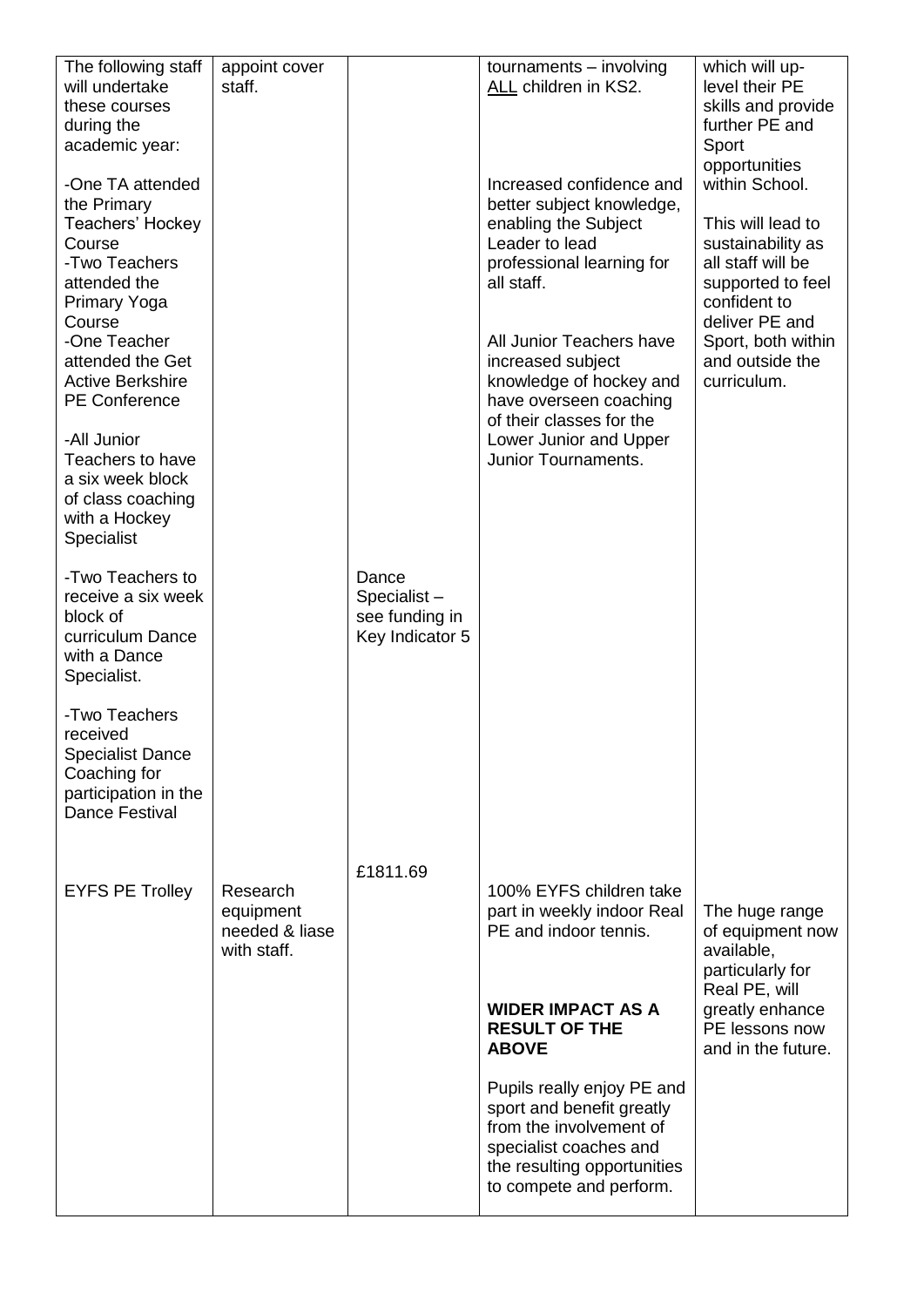|                                                                                                                                               |                                                                                                                       |                                                                               | Dance performances and<br>Key Stage hockey<br>competitions have raised<br>the profile and excitement<br>of PE and Sport in<br>School.                                                                                                                                            |                                                                                                                                                                                         |
|-----------------------------------------------------------------------------------------------------------------------------------------------|-----------------------------------------------------------------------------------------------------------------------|-------------------------------------------------------------------------------|----------------------------------------------------------------------------------------------------------------------------------------------------------------------------------------------------------------------------------------------------------------------------------|-----------------------------------------------------------------------------------------------------------------------------------------------------------------------------------------|
| offered to all pupils                                                                                                                         |                                                                                                                       |                                                                               | Key indicator 4: Broader experience of a range of sports and activities                                                                                                                                                                                                          | Percentage of<br>total allocation<br>24%                                                                                                                                                |
|                                                                                                                                               |                                                                                                                       |                                                                               |                                                                                                                                                                                                                                                                                  |                                                                                                                                                                                         |
| School focus with<br>clarity on intended<br>impact on pupils:                                                                                 | Actions to<br>achieve:                                                                                                | Funding<br>allocated:                                                         | Evidence and impact                                                                                                                                                                                                                                                              | Sustainability and<br>suggested next<br>steps:                                                                                                                                          |
| Continue to offer a<br>wider range of<br>activities both<br>within and outside<br>the curriculum, in<br>order to get more<br>pupils involved. | Set up a<br>School Hockey<br>Club<br>Set up a<br><b>School Football</b><br>Club and<br><b>School Football</b><br>Team | £4195 (hockey<br>& football)                                                  | 21 children attend the<br>After School Hockey Club<br>-30% are chn who do not<br>take part in any other club<br>in school.<br>23 children attend the<br><b>After School Football</b><br>Club. 21% do not take<br>part in any other club in<br>school.<br>-St Marys Football Team | School football<br>club and the<br>running of the<br>school team to be<br>taken over by a<br>member of staff<br>in 2018-19.<br>Netball, Cricket<br>and Table Tennis<br>will continue to |
|                                                                                                                                               |                                                                                                                       |                                                                               | has been established for<br>the first time in five years.<br>-Silver medallist in under-<br>11s football tournament.                                                                                                                                                             | run with a focus<br>on recruiting<br>inactive children<br>to take part.                                                                                                                 |
|                                                                                                                                               | Introduce Year<br>3-5 cricket club<br>- target inactive<br>children.                                                  | £100 Kwik<br>cricket sets                                                     | 44% of children are<br>inactive or do not take<br>part in any other club in<br>school.                                                                                                                                                                                           |                                                                                                                                                                                         |
|                                                                                                                                               | Increase<br>participation in<br>Netball Club -<br>target inactive<br>children.                                        | £243.70<br><b>Netball balls</b><br>and bibs to<br>cater for larger<br>numbers | 36 children attend netball<br>club. 47% are inactive or<br>do not attend another club<br>in school.                                                                                                                                                                              |                                                                                                                                                                                         |
|                                                                                                                                               | Recruit<br>identified<br>inactive<br>children for<br>lunchtime Y3/4<br><b>Table Tennis</b><br>Club.                   | £0                                                                            | 26% of children at Table<br>Tennis club are inactive or<br>do not go to any other<br>club in school.                                                                                                                                                                             |                                                                                                                                                                                         |
| Identify those who<br>do not take up<br>additional PE and<br>Sport<br>opportunities, with<br>the intention of<br>targeting these              | Arrange a<br>consultation<br>with identified<br>inactive<br>children.                                                 | £0                                                                            | Plan for how to target<br>these children in place for<br>2018/19.                                                                                                                                                                                                                |                                                                                                                                                                                         |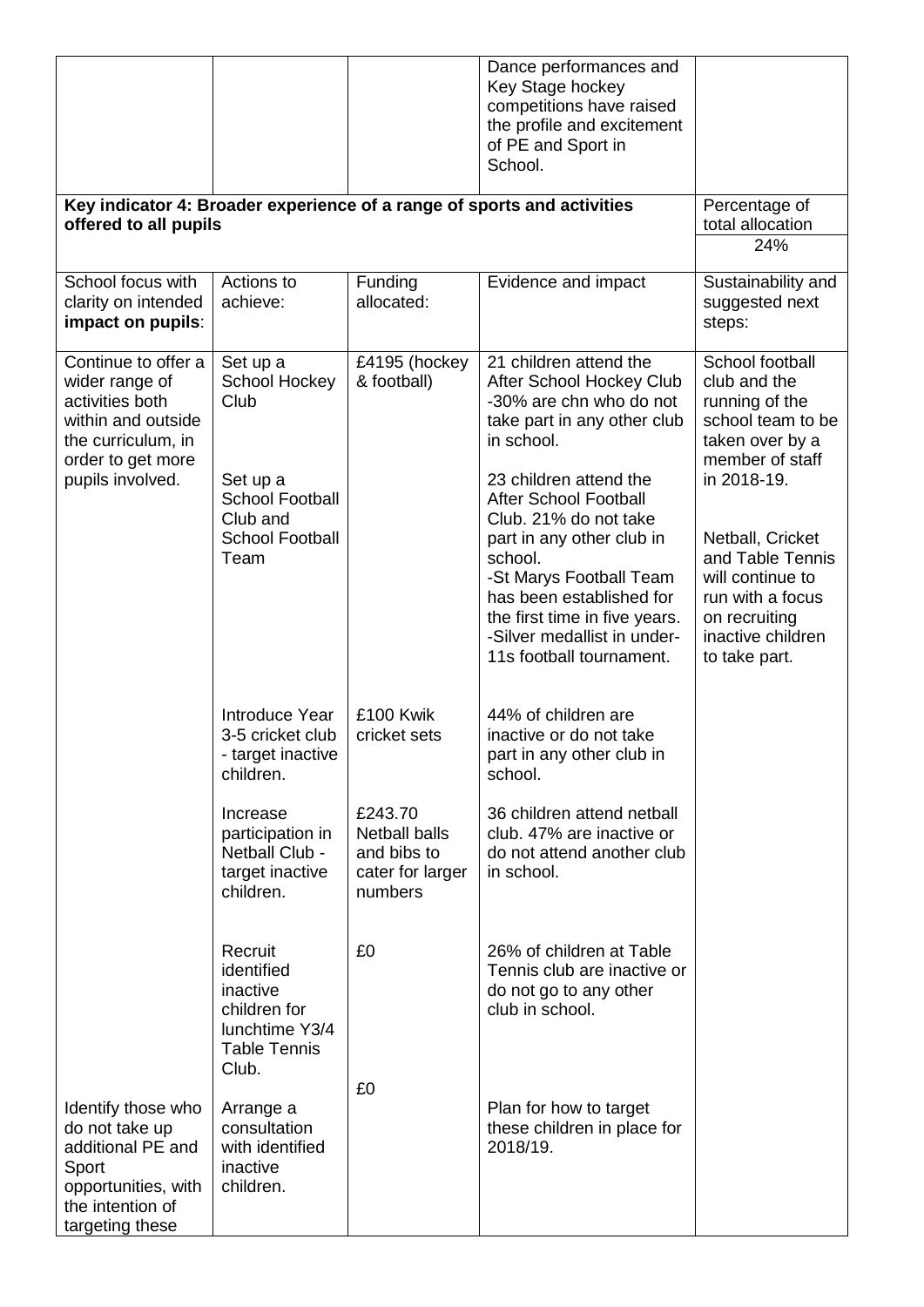| pupils with<br>specific activities<br>Key indicator 5: Increased participation in competitive sport                                                                    | Research<br>external<br>coaches to set<br>up potential<br>new clubs.                                                                                                                                                                                                                                                                                                    |                                                                                                   | <b>WIDER IMPACT AS A</b><br><b>RESULT OF ABOVE</b><br>Increased levels of<br>enthusiasm about new<br>clubs and the School<br>Football Team.<br>Clubs have a focus on<br>recruiting inactive children<br>so these children are<br>enjoying school clubs on<br>offer. | Percentage of<br>total allocation<br>19%                                                                                                                                                                                                                                                 |
|------------------------------------------------------------------------------------------------------------------------------------------------------------------------|-------------------------------------------------------------------------------------------------------------------------------------------------------------------------------------------------------------------------------------------------------------------------------------------------------------------------------------------------------------------------|---------------------------------------------------------------------------------------------------|---------------------------------------------------------------------------------------------------------------------------------------------------------------------------------------------------------------------------------------------------------------------|------------------------------------------------------------------------------------------------------------------------------------------------------------------------------------------------------------------------------------------------------------------------------------------|
| School focus with<br>clarity on intended<br>impact on pupils:                                                                                                          | Actions to<br>achieve:                                                                                                                                                                                                                                                                                                                                                  | Funding<br>allocated:                                                                             | Evidence and impact                                                                                                                                                                                                                                                 | Sustainability and<br>suggested next<br>steps:                                                                                                                                                                                                                                           |
| To participate in<br>all competitive<br>opportunities<br>offered by the<br><b>School Sports</b><br>Partnership,<br>especially those<br>targeting inactive<br>children. | Arrange for<br>teams of<br>children and<br>staff to attend<br>competitions.<br>Identify and<br>target inactive<br>children to<br>participate in<br>festivals e.g.<br>Invictus<br>Festival,<br><b>Cricket Skills</b><br>KS1 and KS2,<br>Wake Up<br>Shake Up<br>Festival.<br>Establish a<br>new intra-<br>school Hockey<br>tournament<br>involving ALL<br>children in KS2 | £2956 SLA -<br>membership of<br>the School<br><b>Sports</b><br>Partnership<br>Transport -<br>£535 | 100% of KS2 children<br>have participated in a<br>competition.<br>Year 3/4 inter-school<br>competitions - 29% of<br>children taking part were<br>inactive.                                                                                                          | All staff are<br>committed to<br>ensure that<br>children can<br>access the wide<br>range of<br>competitions that<br>the School Sports<br>Partnership<br>offers.<br>All staff are<br>committed to<br>ensure that<br>inactive children<br>experience<br>inter/intra school<br>competition. |
| Engage more<br>children in<br>inter/intra school<br>teams particularly<br>those who are<br>inactive.                                                                   | Research and<br>employ a<br>coach to set up<br>a girls Football<br>Club for<br>September<br>2018.                                                                                                                                                                                                                                                                       | Cost to be in<br>2018/19.                                                                         | More girls are involved in<br>extra-curricular sport.                                                                                                                                                                                                               | Explore<br>opportunities for<br>girls-only<br>competitions.                                                                                                                                                                                                                              |